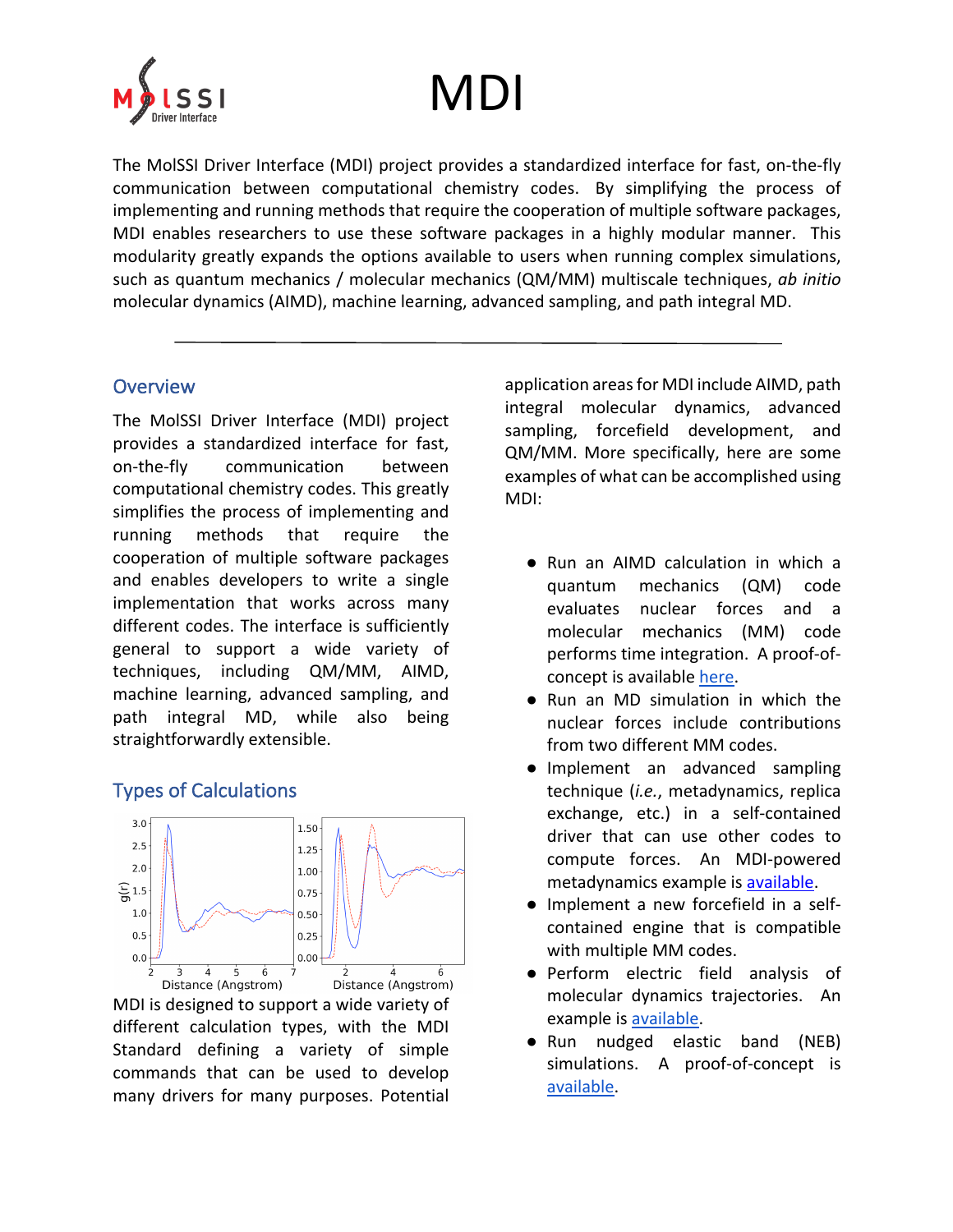● Run QM/MM simulations. A proof-ofconcept is available.



More generally, MDI can support any scientific simulation methods that can be implemented using the command set defined by the MDI Standard. For simulation types that require additional commands, unofficial extensions to the MDI Standard can be straightforwardly developed. Feel free to contact us if your use case requires additions to the MDI Standard, and we may be able to provide advice about the process.

A rapidly growing ecosystem of codes can be used in a modular manner through MDI, including:



- CP2K PetaChem
- deMonNano · Psi4
- 
- 
- entos RDKit
- FHI-aims Siesta
- LAMMPS TBE
- 
- 
- 
- 
- DFT-D3 QCEngine
- DFTB+ QE
	-
	-
	-
- Molpro **•** Tinker
- 
- OpenMM Yaff
- MOPAC TorchANI
	-

## Approach

MDI uses a driver/engine paradigm in which drivers orchestrate complex simulations by controlling engines using an API-like command set that is defined by the MDI Standard. A driver will typically implement one or more high-level methods, such as advanced sampling or QM/MM, while relying on one or more engines to perform lower-level operations, such as energy and force evaluation. In total, MDI consists of the following components:

- Drivers, which are codes that control the high-level program flow of one or more other codes.
- Engines, which are codes capable of responding to commands from an external driver. A list of currently functional engines is available here.
- The MDI Standard, which is an API-like definition of a set of commands that can be sent from a driver to an engine, and that cause the engine to respond in a clearly defined way.
- The MDI Library, which is a library that enables inter-code communication in compliance with the MDI Standard.

More information about MDI can be found at: